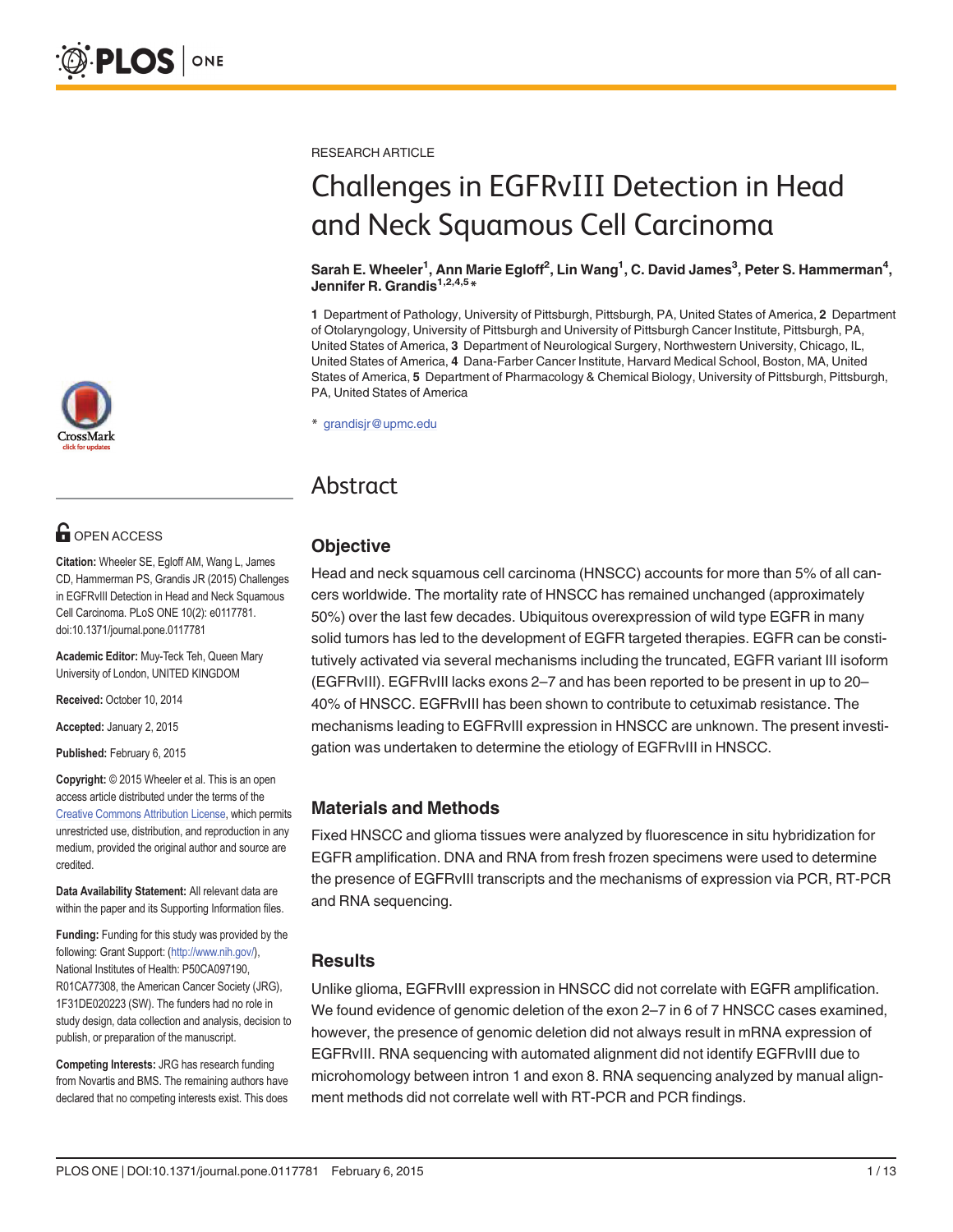<span id="page-1-0"></span>

not alter the authors' adherence to PLOS ONE policies on sharing data and materials.

#### **Conclusion**

These findings suggest that genomic deletion as well as additional regulatory mechanisms may contribute to EGFRvIII expression in HNSCC. Further, large scale automated alignment of sequencing are unlikely to identify EGFRvIII and an assay specifically designed to detect EGFRvIII may be necessary to detect this altered form of EGFR in HNSCC tumors.

#### Introduction

Head and neck squamous cell carcinoma (HNSCC) accounts for >5% of all cancers worldwide [\[1](#page-10-0)] and is among the most common cancers in many developing countries [\[2\]](#page-10-0). The mortality rate (~50%) has remained unchanged for decades. Exposure to environmental carcinogens, namely chronic tobacco and alcohol use, are the major risk factors in the development of HNSCC. Infection with the human papillomavirus (HPV) is emerging as a major cause of oropharyngeal cancers, especially in nonsmokers.

Increased understanding of the mechanisms of HNSCC tumorigenesis and progression is important to improving treatment and outcomes. Overexpression of EGFR is found in up to ~90% of HNSCC cases, however, gene amplification occurs in only 10–20% of HNSCC, suggesting alternative mechanisms for increasing HNSCC EGFR expression including transcriptional activation  $[3,4]$ . Elevated EGFR expression is associated with oncogenesis and is an independent predictor of poor prognosis in HNSCC  $[5,6]$ . The poor prognosis associated with EGFR overexpression prompted the development of EGFR-targeted therapies including the EGFR specific monoclonal antibody cetuximab, which was FDA-approved for HNSCC in 2006, making it the first new HNSCC treatment in 45 years. Despite ubiquitous EGFR expression in HNSCC tumors, only a subset of individuals will respond to cetuximab therapy [[7](#page-11-0)]. The basis for limited cetuximab responses is currently unknown.

EGFR mutations are rare in HNSCC  $[8]$ . The most prevalent EGFR alteration reported in HNSCC is the loss of exons 2–7, resulting in the EGFR variant, EGFRvIII [[9](#page-11-0)]. EGFRvIII is unable to bind ligand, signals constitutively and is co-expressed with wild-type (wt) EGFR in several solid tumors [\[10\]](#page-11-0). EGFRvIII was first described in glioma where it has been best studied [\[10](#page-11-0)]. EGFRvIII signaling plays a role in tumorigenesis and tumor progression  $[9,11-14]$  $[9,11-14]$  $[9,11-14]$  by mediating cell survival, proliferation, motility, invasion and treatment resistance in glioma, breast cancer and HNSCC, among others [[15](#page-11-0),[16](#page-11-0)].

EGFR gene amplification is present in ~40% of glioblastoma multiforme (GBM)  $[17]$ , with EGFRvIII almost exclusively expressed in EGFR amplified tumors [\[10](#page-11-0),[18](#page-11-0)]. EGFRvIII has been reported in up to ~40% of HNSCC by IHC and RT-PCR  $[9,19]$  $[9,19]$  $[9,19]$  $[9,19]$  $[9,19]$ . EGFRvIII expression correlates with therapeutic resistance to cetuximab in preclinical HNSCC models as well as a phase II clinical trial [[9,12,20](#page-11-0)]. Increased understanding of the biology of EGFRvIII expression may lead to improved treatment approaches for tumors harboring this alteration. We undertook the present study to determine the mechanism of EGFRvIII expression in HNSCC, with the ultimate goal of optimizing treatment approaches for HNSCC tumors that harbor this EGFR variant.

#### Materials and Methods

#### EGFRvIII incidence in EGFR amplified tumors

HNSCC patients treated with curative intent for pathologically-confirmed HNSCC were enrolled in an IRB-approved study prior to surgery ( $n = 154$ ). This cohort, and accompanying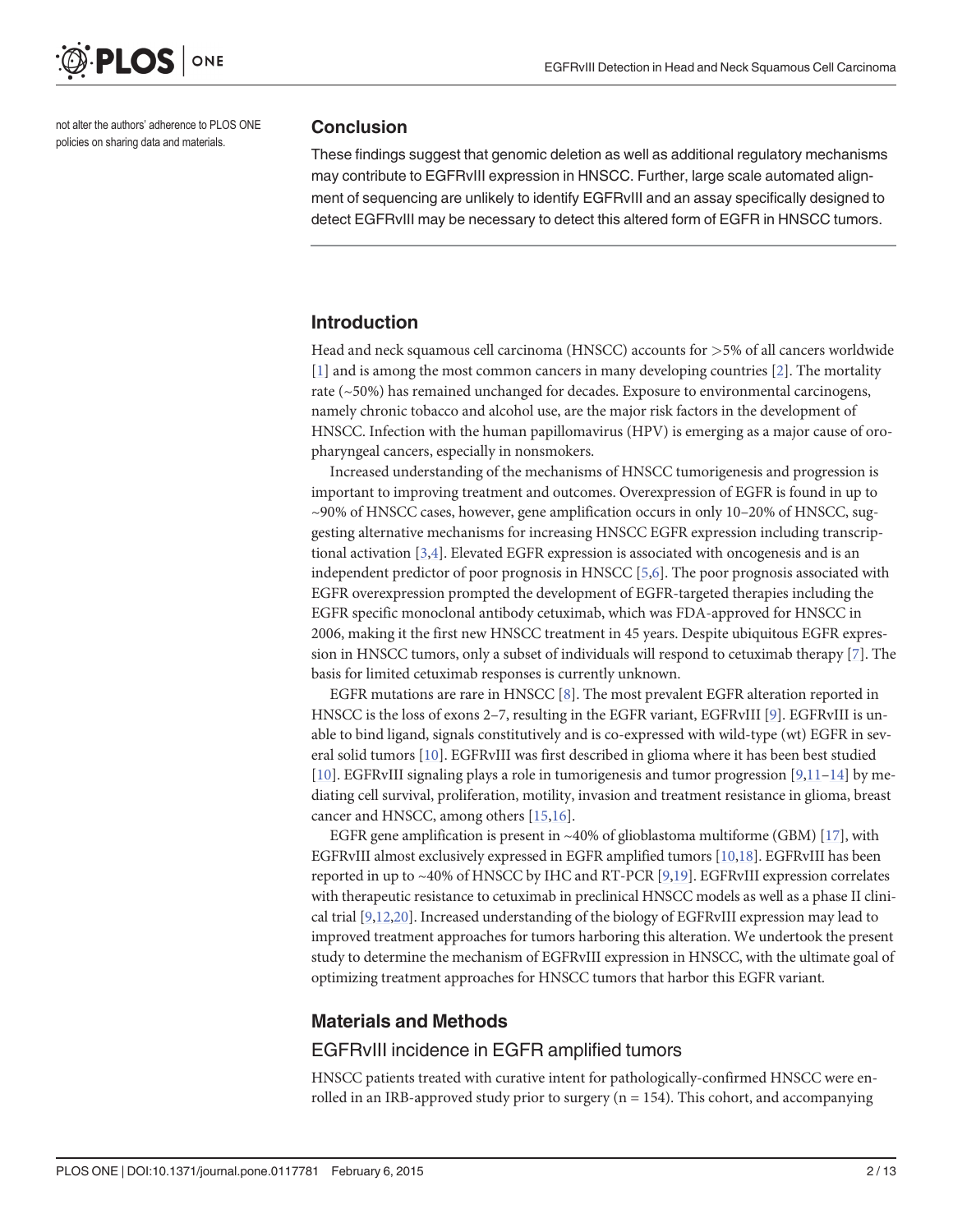<span id="page-2-0"></span>tissue microarray (TMA), including the frequency of EGFR gene amplification has been previously described [[21](#page-11-0)]. For the present study, fresh-frozen tissues (25 HNSCC tumors) from the same cohort were evaluated.

### GBM and HNSCC tissues evaluated for DNA and RNA alterations

Patients gave written informed consent to donate tumor tissue. Tissue from GBM cases ( $n = 6$ ) with EGFR gene amplification and HNSCC cases with and without EGFR gene amplification  $(n = 31)$  were collected as fresh frozen tissue and used in sequencing analyses. All tissues were collected under the auspices of a tissue bank protocol approved by the University of Pittsburgh Institutional Review Board and were de-identified. This study was approved by the University of Pittsburgh Institutional Review Board.

### Fluorescence In Situ Hybridization (FISH) and Immunohistochemistry (IHC)

Dual color FISH analysis for EGFR amplification and IHC staining of an EDRN TMA section was previously described [[21](#page-11-0)].

### EGFRvIII PCR detection

Presence of EGFRvIII was detected by RT-PCR as previously described [[9\]](#page-11-0). Confirmatory cDNA sequencing was performed on all resultant EGFRvIII amplified products. The agarosefractionated amplicon corresponding to the EGFR mutant band was excised and purified according to manufacturer's instructions using the Qiagen Gel Extraction kit. The DNA product was sequenced BigDye Terminator sequencing premix (Applied Biosystems, Inc.; Carlsbad, CA) with the Applied Biosystems, Inc. 3730xl or 3130xl DNA Analyzer by the DNA Core Facility at the University of Pittsburgh School of Medicine.

### Exon junction sequencing

Total RNA and total DNA were each isolated from fresh-frozen tumors (HNSCC n = 5; GBM n = 6) using the Qiagen Allprep DNA/RNA kit according to manufacturer's instructions. RNA was reverse transcribed using the SuperScript III Reverse Transcriptase kit with random hexamers (Invitrogen; Carlsbad, CA) according to manufacturer's instructions with 2.5 ug of RNA input. PCR to characterize exon junctions was performed on cDNA and DNA. GAPDH was used as the control gene for DNA/RNA integrity (see [S1 Methods](#page-10-0) for primer sequences and PCR conditions). The PCR products were separated, excised, purified and sequenced as noted above. Sequencing results were compared with the standard NCBI EGFR sequence NC\_000007.13 for DNA and NM\_201284 for mRNA via the basic local alignment search tool (Nucleotide BLAST; NCBI).

### Long range PCR

Long range PCR was performed using previously described and validated primers [\[22,23\]](#page-11-0). Primers were located every 3 kb in intron 1 of EGFR. DNA and RNA isolation (HNSCC n = 7; GMB  $n = 4$ ) and total RNA reverse transcription was performed as noted above (see [S1 Meth](#page-10-0)[ods](#page-10-0) and [S1 Table](#page-10-0) for PCR conditions). The PCR products were separated on 1% agarose gels, excised, purified and sequenced in both directions as noted above. Sequencing results were compared with the standard NCBI EGFR sequence GRCh37.p10 with NT\_033968.6 for DNA and NM\_005228.3 for mRNA via the basic local alignment search tool (Nucleotide BLAST; NCBI). EGFRvIII alterations were considered present only if the breakpoint was sequenced.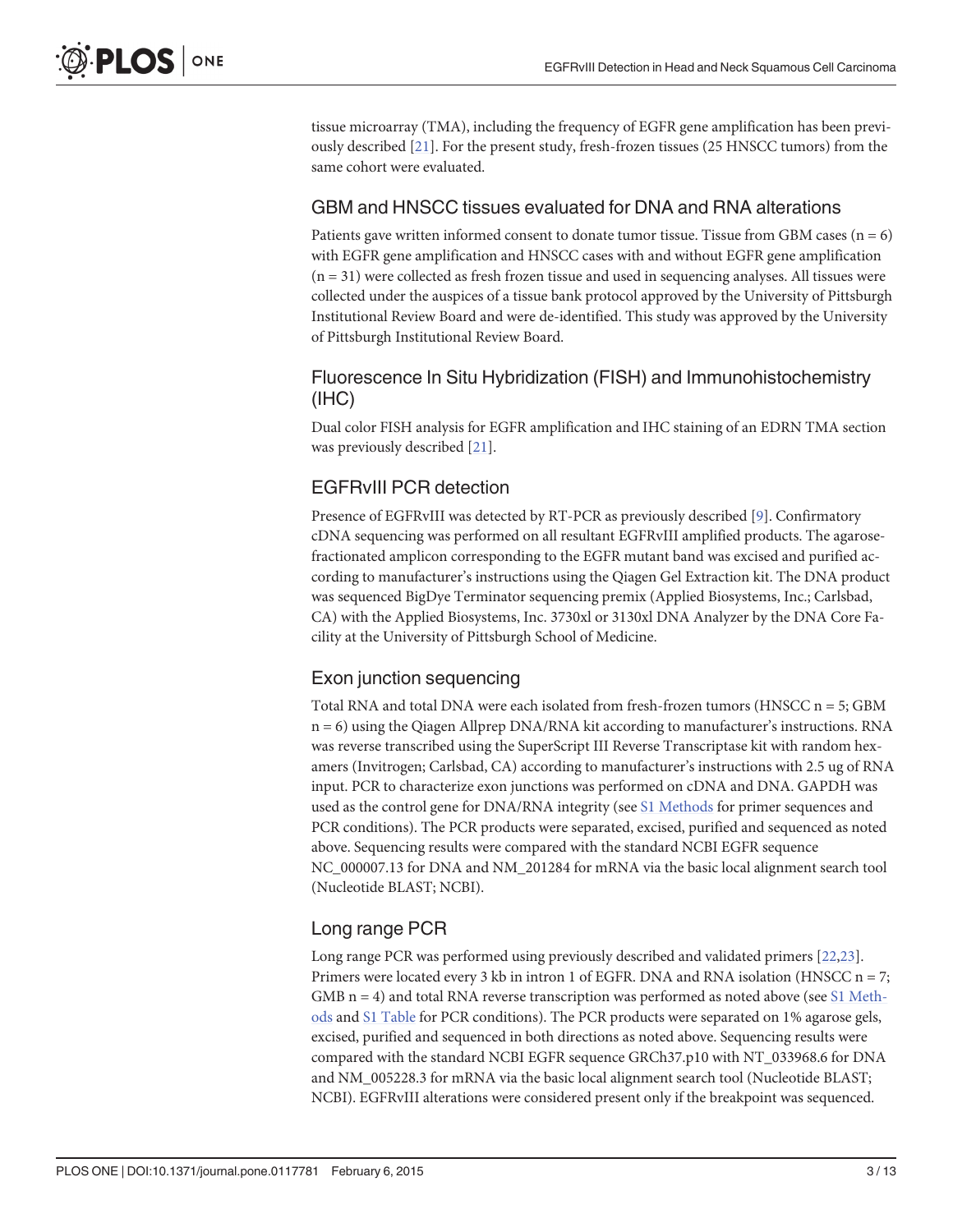### <span id="page-3-0"></span>RNA sequencing

RNA material used to assess RNA alterations above was analyzed for EGFRvIII via RNA seq (n = 26 total samples). RNA from the U87MG vIII high cell line was used as a positive control. mRNA was isolated from total RNA (250 ng total RNA) using the Magnetic poly-A RNA Isolation Module (New England Biolabs) and heat fragmented for 15 minutes at 95 degrees. Fragmented mRNA was used to generate barcoded libraries for mRNA sequencing using the NEB Next Ultra RNA Library Prep Kit for Illumina (New England Biolabs). Libraries were quantified using a High Sensitivity DNA Chip assay (Agilent) and by quantitative PCR for each individual barcode. Libraries were sequenced to a depth of 50 million reads per sample. FASTQ files were aligned to the human genome using PRADA (PMID: 24695405) and resulting BAM files analyzed using the Cufflinks suite (cufflinks.cbcb.umd.edu/). Automated fusion detection was performed using the Broad Institute pipeline [\(www.broadinstitute.org/cancer/CGA](http://www.broadinstitute.org/cancer/CGA)) and manual review of all reads spanning EGFR was undertaken using Integrative Genomics Viewer.

### Results

### EGFRvIII is expressed in both EGFR amplified and unamplified HNSCC

In glioma, EGFRvIII is present almost exclusively in tumors with EGFR gene amplification [\[10,18\]](#page-11-0), however a recent study in HNSCC indicated that EGFRvIII expression may not be correlated with EGFR gene amplification [[19](#page-11-0)]. This discordance led us to evaluate a cohort of 25 HNSCC tumors via RT-PCR with ( $n = 12$ ) or without ( $n = 13$ ) EGFR amplification to determine if EGFRvIII detection was restricted to HNSCC tumors with EGFR gene amplification. EGFRvIII protein expression was confirmed via IHC in a subset of these tumors as we have previously described  $[9]$  $[9]$ . We found that  $4/12$  tumors with EGFR amplification expressed EGFRvIII compared with 5/13 tumors without EGFR amplification ([Fig. 1a, b](#page-4-0)). These results suggest that EGFR gene amplification is not the only mechanism of EGFRvIII generation in HNSCC.

Expression of p16 has been shown to correlate with HPV positive tumor status in HNSCC [\[24](#page-11-0)]. We previously reported p16 status for a clinical HNSCC cohort and here evaluated EGFRvIII expression (as confirmed by RT-PCR and sequencing) and p16 expression. We found that few tumors expressed both p16 and EGFRvIII (3 of 21 tumors, [Fig. 1c\)](#page-4-0), which is in agreement with our previous report using an HPV FISH probe  $[21]$ . EGFRvIII does not appear to be enriched in HPV positive HNSCC.

### EGFRvIII does not contain splice donor/acceptor mutations in HNSCC or glioma

EGFRvIII is most frequently detected by mRNA or protein assays and has an in-frame deletion of exons 2–7. We hypothesized that this alteration may be due to alternative splicing, which would be detected at the mRNA and protein levels but not in unspliced RNA or genomic DNA. Point mutations in the splice donor or acceptor sites located in the intron of DNA or RNA-editing of unspliced RNA at the splice donor and acceptor sites could each result in alternative splicing. To determine if there were mutations in these sites we amplified and sequenced the splice donor and acceptor sites in exons 1, 2, 7, and 8 ( $Fig. 2a$ ) in 4 HNSCC tumors harboring EGFRvIII detected by RT-PCR and 1 HNSCC tumor with EGFRwt only ([Fig. 2b](#page-5-0)). We found no alterations in the genomic DNA or unspliced RNA splice sites indicating that alternative splicing via RNA-editing, or by point mutation of the splice donor and acceptor sites, are unlikely mechanisms of EGFRvIII expression.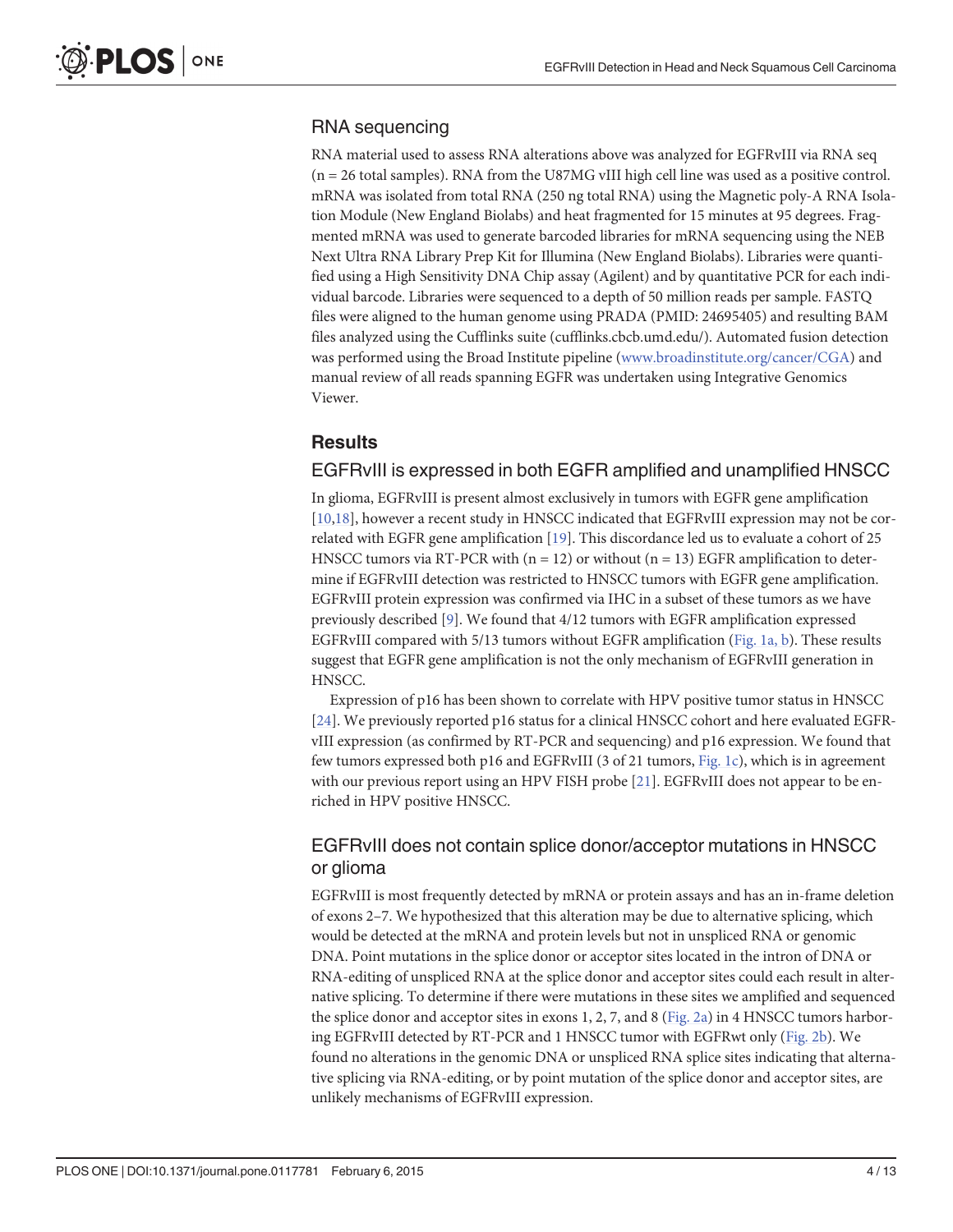<span id="page-4-0"></span>

[Fig 1. E](#page-3-0)GFRvIII correlation with EGFR amplification and HPV. A. Twenty five HNSCC tumors with known EGFR gene amplification status (via FISH) were tested for EGFRvIII positivity (28 tumors are shown, three tumors marked with N did not have gene amplification data). RNA was isolated and EGFRvIII and GAPDH were RT-PCR amplified as described in Materials and Methods. 4 of 12 EGFR amplified samples contained EGFRvIII, 5 of 12 of samples without EGFR amplification expressed EGFRvIII. All EGFRvIII bands were excised and sequenced to verify exon 1 to exon 8 joining (samples with confirmed EGFRvIII are denoted by "+"). B. A fisher's exact test showed a lack of association between EGFRvIII expression and EGFR amplification ( $p = 0.56$ ). C. A fisher's exact test showed a lack of association between EGFRvIII expression and  $p16$  expression ( $p = 0.27$ ).

doi:10.1371/journal.pone.0117781.g001

Previous IHC studies in our laboratory indicated that EGFRvIII is not as highly expressed in HNSCC as in glioma [\[9](#page-11-0)]. We hypothesized that the relatively high expression levels of EGFRwt found in HNSCC may mask alterations in unspliced RNA, which would be more evident in GBM. We assessed 5 fresh frozen glioblastoma samples that expressed EGFRvIII and 1 glioblastoma that expressed only EGFRwt and tested the DNA and unspliced RNA for splice site alterations. No splice site alterations were found in these tumor samples.

#### In HNSCC EGFRvIII is not detectable at the DNA or unspliced RNA level

Having determined that EGFRvIII was unlikely to be the consequence of alternative splicing through point mutations, we next considered genomic deletion (despite the lack of significant correlation between EGFRvIII and EGFR gene amplification) or transcriptional dysregulation resulting in an intact gene but an altered pre-mRNA transcript. We explored these possibilities by designing a forward primer located within exon 1 and a reverse primer in the intron following exon 8 ([Fig. 2a,](#page-5-0) primers represented by arrows). We screened DNA and unspliced RNA from representative glioblastoma and HNSCC samples for deletion of exons 2–7. Glioblastomas expressing EGFRvIII at the mRNA level also harbored EGFRvIII in unspliced RNA but not at the genomic level ([Table 1](#page-5-0)). Deletion of exons 2–7 was not detected in the DNA or RNA of a glioblastoma in the absence of EGFRvIII expression. In HNSCC, deletion of exons 2–7 was not detected at the DNA or unspliced RNA level in any of the 5 tumors assessed.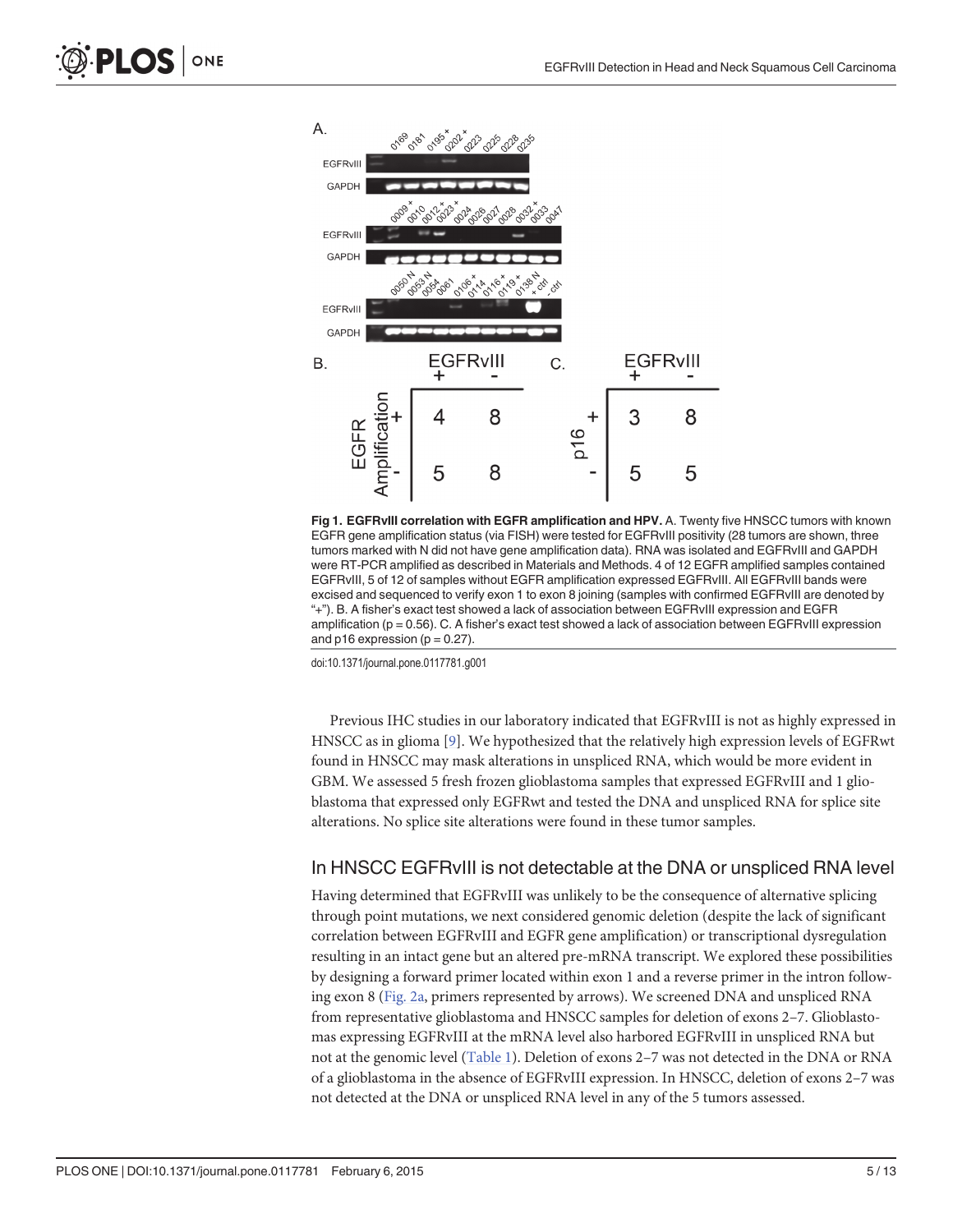<span id="page-5-0"></span>

[Fig 2. P](#page-3-0)CR amplification of EGFR for genomic alterations leading to EGFRvIII transcript. A. Schematic of sequencing primers and areas of interest. Arrows indicate the location of the primers used to detect EGFRvIII in genomic DNA and unspliced RNA. Bars with diamond caps indicate areas amplified for splice donor and acceptor mutations. The shaded area is lost in EGFRvIII. B. Representative PCR amplification of the splice donor/acceptor sites of EGFR exons 1, 2, 7 and 8 in an EGFRvIII positive HNSCC DNA sample. These bands were excised and sequenced for mutations. C. Representative long-range PCR amplification of EGFR intron 1 for a single EGFRvIII positive HNSCC DNA sample. L: base pair marker, W: water control, a-j: primer sets.

doi:10.1371/journal.pone.0117781.g002

LOS I

ONE

### Long-range PCR of intron 1 in HNSCC and GBM reveals genomic EGFRvIII without mRNA expression

The lack of genomic evidence for EGFRvIII in some assays may be due to large portions of intron1 remaining intact despite deletion of exons 2–7. This would limit the ability of the assay to detect EGFRvIII due to the size of the amplified product. To determine if breakpoints in intron 1 that included large portions of intron 1 were present, we performed long range PCR. Four glioblastomas with EGFR gene amplification identified by FISH were used in long-range PCR of intron 1 in total RNA as well as DNA ([Table 2](#page-6-0), [S1 Fig.](#page-10-0)). We found that the unspliced

#### [Table 1.](#page-4-0) Presence of Exon 1 to 8 joining in DNA and total RNA.

|                 | <b>HNSCC</b>    |            |             | <b>GBM</b>        |            |
|-----------------|-----------------|------------|-------------|-------------------|------------|
|                 | <b>Pre mRNA</b> | <b>DNA</b> |             | Pre mRNA          | <b>DNA</b> |
| HNSCC 1 $(-)^a$ | ND <sup>b</sup> | <b>ND</b>  | GBM 1 (-)   | <b>ND</b>         | <b>ND</b>  |
| HNSCC $2 (+)$   | <b>ND</b>       | <b>ND</b>  | $GBM2 (+)$  | VIII <sup>c</sup> | <b>ND</b>  |
| HNSCC $3 (+)$   | <b>ND</b>       | <b>ND</b>  | $GBM3 (+)$  | vIII              | <b>ND</b>  |
| HNSCC $4 (+)$   | <b>ND</b>       | <b>ND</b>  | $GBM 4 (+)$ | vIII              | <b>ND</b>  |
| HNSCC $5 (+)$   | <b>ND</b>       | <b>ND</b>  | $GBM 5 (+)$ | vIII              | <b>ND</b>  |
|                 |                 |            | $GBM 6 (+)$ | vIII              | <b>ND</b>  |

a(+/-) indicate EGFRvIII status of tumor sample by RT-PCR

<sup>b</sup>ND: EGFRvIII not detected

cvIII: EGFRvIII detected.

doi:10.1371/journal.pone.0117781.t001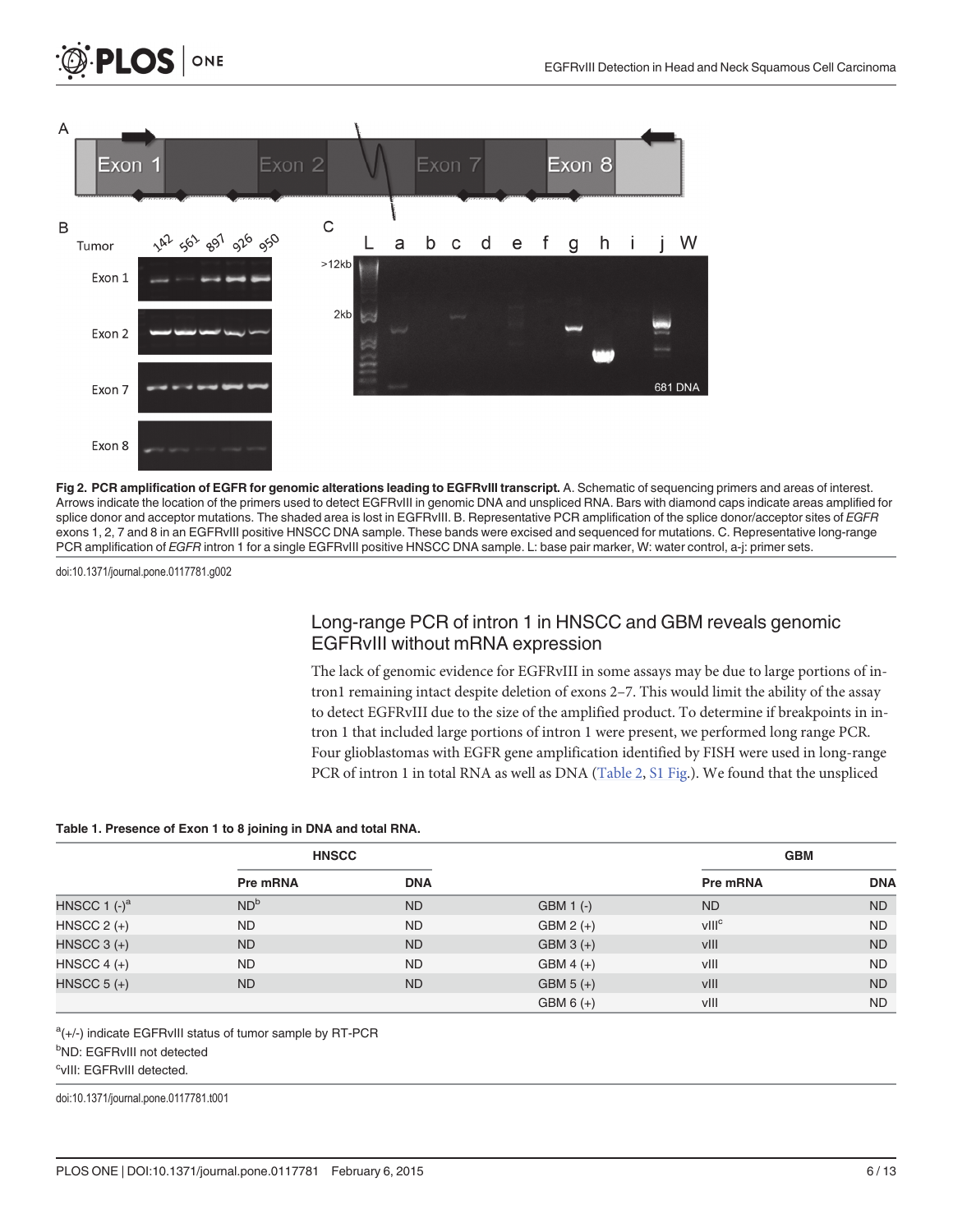#### <span id="page-6-0"></span>[Table 2.](#page-5-0) GBM long range PCR of EGFR intron 1.

| Sample         | vill mRNA   | <b>EGFR</b> amp | Pre mRNA         | <b>Full EGFR</b> | Unique breakpts | Location <sup>a</sup>              |
|----------------|-------------|-----------------|------------------|------------------|-----------------|------------------------------------|
| <b>171 RNA</b> | $+^{\rm b}$ | $+^{\circ}$     | $+$ <sup>d</sup> | Yes              |                 | 4676431                            |
| <b>145 RNA</b> | $\sim$      | $\ddot{}$       | $+$              | Yes              | $\mathbf{0}$    |                                    |
| <b>159 RNA</b> | $+$         | $+$             | $+$              | Yes              |                 | 4676431                            |
| <b>111 RNA</b> | $+$         | $+$             | $+$              | Yes              | 2               | 4790760, 4723310/4724521           |
| <b>171 DNA</b> | $+$         | $^{+}$          | <b>NA</b>        | <b>NA</b>        | 2               | 4790760, 4784752                   |
| <b>145 DNA</b> | $\sim$      | $+$             | <b>NA</b>        | <b>NA</b>        |                 | 4772858                            |
| <b>159 DNA</b> | $+$         |                 | <b>NA</b>        | <b>NA</b>        | 2               | 4790760, 4751751                   |
| <b>111 DNA</b> | $+$         |                 | <b>NA</b>        | <b>NA</b>        | 4               | 4786147, 4790760, 4712854, 4696307 |

<sup>a</sup> The NCBI reference sequence for EGFR GRCh37.p10 was used with NT\_033968.6 for DNA and NM\_005228.3 for mRNA

 $<sup>b</sup>$  mRNA with EGFRvIII transcript is denoted as "+", wtEGFR only transcript is denoted as "-"</sup>

 $\textdegree$  Tumor samples with EGFR gene amplification are denoted by "+"

 $d$  Tumor samples with Exon 1 to 8 joining at the pre mRNA level are denoted as "+".

doi:10.1371/journal.pone.0117781.t002

RNA of all three of the EGFRvIII positive tumors had breakpoints in intron 1 that connected to intron7/exon 8. Two of these tumors harbored the same breakpoint that was close to exon 1. The third tumor harbored two separate populations of breakpoints, one close to the end of intron 1, and the other about halfway through intron 1. All 4 EGFR gene amplified tumors showed a DNA breakpoint in intron 1 that connected to intron7/exon 8 (including the EGFRvIII negative by mRNA). The tumor that did not have EGFRvIII mRNA had only one breakpoint. The other three tumors had multiple breakpoints, several of which overlapped with the unspliced RNA breakpoints.

Seven HNSCC tumors with and without EGFR gene amplification were also screened [\(Fig. 2c](#page-5-0)). The seven tumors were chosen based on fresh frozen tissue availability, and known EGFR gene amplification and EGFRvIII status ([Table 3\)](#page-7-0). Analysis of unspliced RNA showed that only one sample (EGFRvIII positive and EGFR gene amplification positive) demonstrated an EGFRvIII breakpoint. Genomic DNA analysis demonstrated that an EGFRvIII breakpoint was present for all but one sample (this sample was EGFRvIII positive but EGFR amplification negative). The greatest number of unique EGFRvIII breakpoints was found in EGFRvIII negative HNSCC samples without EGFR gene amplification.

### RNA sequencing analysis may not identify EGFRvIII in HNSCC tumors

We next interrogated EGFRvIII interrogation at the mRNA level to look at possible alternative splicing mechanisms. RNASeq was performed on 23 HNSCC RNA specimens (including the 7 used for long-range PCR) that had previously been screened by RT-PCR for EGFRvIII as well as on the U87MG cell line, which was previously engineered to exogenously express EGFRvIII [\[25\]](#page-12-0). No transcripts corresponding to EGFRvIII were identified in any of the samples by automated fusion detection. However, on manual review, reads corresponding to EGFRvIII were readily apparent in U87MGvIII cell line ([Table 4\)](#page-8-0). To probe this discrepancy in detail we assessed the reads corresponding to EGFRvIII in U87MG manually using Integrative Genomics Viewer. As expected from the automated fusion calling results, no reads were seen indicating a fusion of exons 1 and 8. However, an abnormal EGFR transcript was readily observed in which multiple reads aligning to exon 1 appeared to be fused to a region of intron 1 beginning at position chr7:55111526. Inspection of this intronic region revealed homology to exon 8 of EGFR with a four base mismatch in the first ten bases. All 38 reads in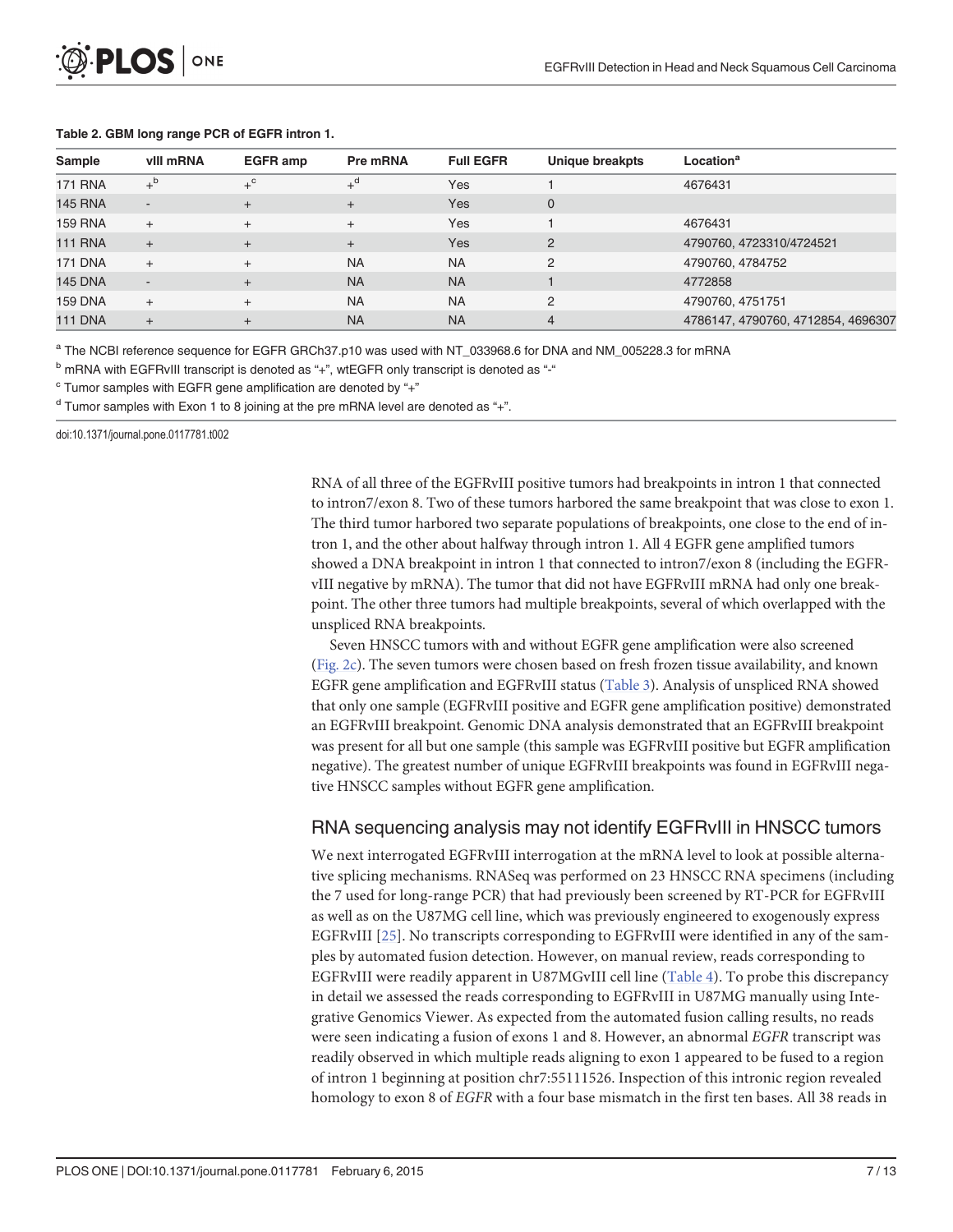<span id="page-7-0"></span>

| Sample         | vill mRNA                | <b>EGFR</b> amp          | Pre mRNA                 | <b>Full EGFR</b> | <b>Unique breakpoints</b> | Location <sup>a</sup>              |
|----------------|--------------------------|--------------------------|--------------------------|------------------|---------------------------|------------------------------------|
| 704 RNA        | $\mathsf{b}$             | $+^{\circ}$              | $+$ <sup>d</sup>         | Yes              | $\mathbf 0$               | 0                                  |
| 061 RNA        |                          | $+$                      | ٠                        | Yes              | $\mathbf 0$               | $\mathbf 0$                        |
| 035 RNA        | $+$                      | $+$                      | $\overline{\phantom{a}}$ | Yes              | $\mathbf 0$               | 0                                  |
| 836 RNA        | $+$                      | $+$                      | $+$                      | Yes              |                           | 4790760                            |
| 021 RNA        | $+$                      |                          | ٠                        | Yes              | 0                         | 0                                  |
| 681 RNA        | $\overline{\phantom{a}}$ | $\overline{\phantom{a}}$ | ٠                        | Yes              | 0                         | $\mathbf 0$                        |
| 120810 RNA     | $\overline{\phantom{a}}$ | -                        | $\overline{\phantom{a}}$ | Yes              | 0                         | $\mathbf 0$                        |
| <b>704 DNA</b> |                          | $+$                      | <b>NA</b>                | <b>NA</b>        |                           | 4676431                            |
| 061 DNA        | $\overline{\phantom{a}}$ | $+$                      | <b>NA</b>                | <b>NA</b>        |                           | 4676431                            |
| 035 DNA        | $+$                      | $+$                      | <b>NA</b>                | <b>NA</b>        |                           | 4676431                            |
| 836 DNA        | $+$                      | $+$                      | <b>NA</b>                | <b>NA</b>        |                           | 4676431                            |
| 021 DNA        | $+$                      |                          | <b>NA</b>                | <b>NA</b>        | $\Omega$                  | $\mathbf{0}$                       |
| 681 DNA        | $\overline{\phantom{a}}$ |                          | <b>NA</b>                | <b>NA</b>        | $\overline{4}$            | 4784580, 4676431, 4790760, 4724521 |
| 120810 DNA     | $\overline{\phantom{a}}$ |                          | <b>NA</b>                | <b>NA</b>        | $\overline{4}$            | 4784752, 4676431, 4790760, 4724521 |

#### [Table 3.](#page-6-0) HNSCC long range PCR of EGFR intron 1.

<sup>a</sup> The NCBI reference sequence for EGFR GRCh37.p10 was used with NT\_033968.6 for DNA and NM\_005228.3 for mRNA

 $<sup>b</sup>$  mRNA with EGFRvIII transcript is denoted as "+", wtEGFR only transcript is denoted as "-"</sup>

 $\degree$  Tumor samples with EGFR gene amplification are denoted by "+"

 $d$  Tumor samples with Exon 1 to 8 joining at the pre mRNA level are denoted as "+".

doi:10.1371/journal.pone.0117781.t003

this configuration demonstrated alignment to this intronic region with a four base mismatch, suggesting misalignment of the reads to this intronic region instead of to exon 8 ([Table 4](#page-8-0)). These results raise the possibility that some automated fusion detection algorithms may be limited in their ability to detect EGFRvIII without manual review or additional optimization efforts.

Lower coverage of EGFR was observed in the 23 HNSCC tumors compared to the U87MG cell line (exon 1 peak coverage in the HNSCC tumors ranged from 2–94 reads as compared to 597 reads in the cell line). In 12 of the 23 HNSCC tumors, one to three transcripts were observed which demonstrated fusion of exon 1 of EGFR to the exact intronic region noted to likely represent EGFRvIII in U87MG. However, in contrast to U87MG cells, the reads perfectly aligned to the reference intronic sequence in spans ranging from 1–91 base pairs. This region, which follows a canonical splice acceptor site, is likely to be a component of an alternate EGFR transcript which is expressed at low levels. The homology of this region to exon 8 of EGFR could be problematic in designing 3' oligos aimed at detecting EGFR vIII transcripts at the mRNA level, which underscored the need for the specifically designed primers and sequencing used in this work for RT-PCR detection.

### **Discussion**

EGFRvIII is a variant form of EGFR that contains an in-frame deletion of exons 2–7 of the external ligand-binding domain. This EGFR variant is constitutively active in the absence of ligand and does not appear to bind ligand [\[26\]](#page-12-0). EGFRvIII is tumor-specific and therefore represents an ideal cancer therapeutic target  $[27]$  $[27]$  $[27]$ . In HNSCC, EGFRvIII biology is incompletely understood and mechanism(s) of EGFRvIII expression have not been explored. Elucidation of the biology of EGFRvIII expression and signaling is needed to fully understand how to optimize the treatment of EGFRvIII expressing tumors. We undertook this study to address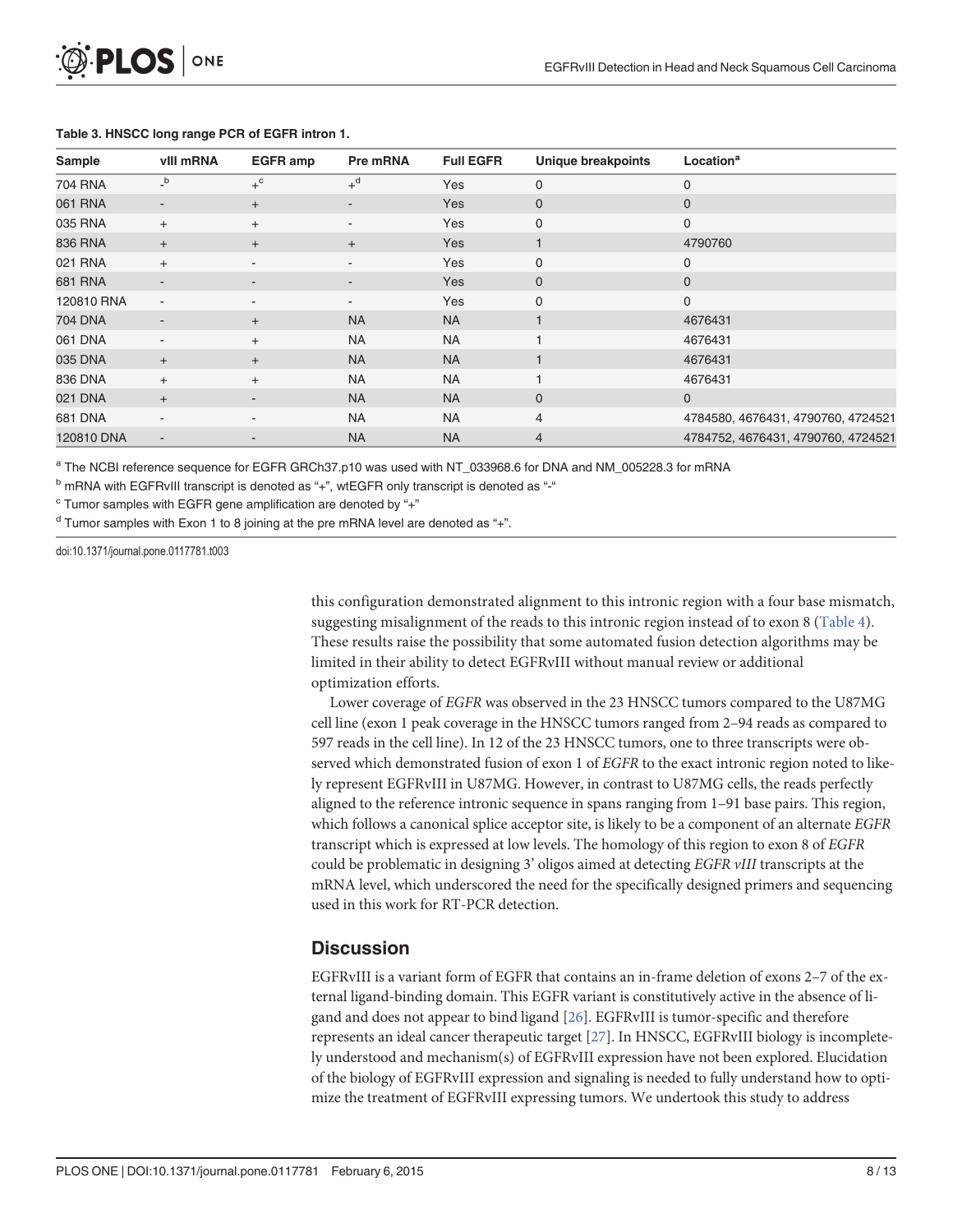<span id="page-8-0"></span>

| Sample    | Exon 1 peak coverage | Exon 8 peak coverage | <b>Reads supporting normal</b> | <b>Reads supporting vIII</b> | <b>Fusion reads aligning</b><br>to intron 1 |
|-----------|----------------------|----------------------|--------------------------------|------------------------------|---------------------------------------------|
| U87MGvIII | 597                  | 1199                 | 67                             | 38                           | $\mathsf{O}\xspace$                         |
| 131       | $\overline{4}$       | $\mathbf{1}$         | $\mathbf 0$                    | $\mathbf 0$                  | $\mathsf{O}\xspace$                         |
| 2010      | 6                    | $\overline{c}$       | $\mathbf{1}$                   | $\mathbf 0$                  | 1                                           |
| 21        | $\overline{4}$       | $\mathbf{3}$         | $\mathbf{3}$                   | $\mathsf{O}\xspace$          | $\mathsf{O}\xspace$                         |
| 210       | 17                   | 20                   | $18$                           | $\mathsf{O}\xspace$          | 8                                           |
| $21b^a$   | $\overline{7}$       | $\mathbf{1}$         | 5 <sup>5</sup>                 | $\pmb{0}$                    | $\mathsf{O}\xspace$                         |
| 274       | 94                   | 69                   | 107                            | $\mathsf{O}\xspace$          | 3                                           |
| 31111     | 26                   | 15                   | 30 <sup>°</sup>                | $\mathbf 0$                  | $\mathsf{O}\xspace$                         |
| 35        | 20                   | $\overline{4}$       | $\overline{7}$                 | $\mathsf{O}\xspace$          | $\mathbf{1}$                                |
| $35b^b$   | 31                   | 15                   | 21                             | $\mathsf{O}\xspace$          | $\mathsf{O}\xspace$                         |
| 396       | 19                   | 12                   | 18                             | $\mathsf{O}\xspace$          | $\mathbf{1}$                                |
| 442       | 69                   | 34                   | 43                             | $\mathsf{O}\xspace$          | $\sqrt{2}$                                  |
| 443       | 10                   | 11                   | 14                             | $\mathsf{O}\xspace$          | $\mathsf{O}\xspace$                         |
| 477       | 34                   | 34                   | 56                             | $\mathbf 0$                  | $\mathbf{1}$                                |
| 561       | 20                   | $18$                 | 15                             | $\mathsf{O}\xspace$          | $\sqrt{2}$                                  |
| 61        | 15                   | $18$                 | 13                             | $\mathsf{O}\xspace$          | $\mathsf{O}\xspace$                         |
| 615       | $16$                 | 22                   | 26                             | $\mathsf{O}\xspace$          | 1                                           |
| 669       | 58                   | 66                   | 86                             | $\mathsf{O}\xspace$          | $\mathbf{1}$                                |
| 681       | $\overline{4}$       | 5                    | $\overline{2}$                 | $\mathsf{O}\xspace$          | $\mathsf 0$                                 |
| 704       | $32\,$               | 19                   | 30                             | $\mathbf 0$                  | $\mathbf{1}$                                |
| 723       | $9\,$                | 6                    | $\overline{7}$                 | $\mathsf{O}\xspace$          | $\mathsf 0$                                 |
| 725       | 64                   | 54                   | 82                             | $\mathsf{O}\xspace$          | $\mathbf{1}$                                |
| 80        | 3                    | 2                    | $\overline{4}$                 | 0                            | $\mathbf 0$                                 |
| 810       | $\,6\,$              | $\bf 8$              | $10$                           | $\mathsf{O}\xspace$          | $\mathsf{O}\xspace$                         |
| 836       | $\overline{4}$       | 2                    | 3                              | 0                            | $\pmb{0}$                                   |
| $836b^c$  | $\overline{c}$       | $\overline{2}$       | $\mathbf 0$                    | $\mathbf 0$                  | $\pmb{0}$                                   |

#### [Table 4.](#page-6-0) Summary of RNA Sequencing Detection of EGFRvIII.

<sup>a</sup> Sample 21b is a separate RNA extraction from specimen 21.

b Sample 35b is a separate RNA extraction from specimen 35.

<sup>c</sup> Sample 836b is a separate RNA extraction from specimen 836.

doi:10.1371/journal.pone.0117781.t004

potential mechanisms responsible for EGFRvIII generation in HNSCC with the ultimate goal of overcoming cetuximab resistance.

Genomic deletion of exons 2–7 through EGFR gene amplification has been widely accepted as the primary, if not exclusive, mechanism of EGFRvIII expression in glioblastoma [\[10](#page-11-0)[,28\]](#page-12-0). The restriction of EGFRvIII expression to EGFR amplified brain tumors supports this hypothesis  $[10,18]$  $[10,18]$ . However, we found that in HNSCC, EGFRvIII expression by RT-PCR with specifically designed primers and subsequent Sanger sequencing is equally common in both EGFR amplified and unamplified tumors  $(Fig. 1b)$ ; a finding supported by a previous report in a smaller cohort of HNSCC [\[19\]](#page-11-0). We also found that EGFRvIII does not appear to be common in p16/HPV-positive positive tumors, although few tumors were tested. This is in agreement with a previous study [\[21\]](#page-11-0) and suggests that EGFRvIII tumors may be more common in HPVnegative HNSCC, which are generally considered to be associated with a worse prognosis com-pared with HPV-positive disease [\(Fig. 1c\)](#page-4-0).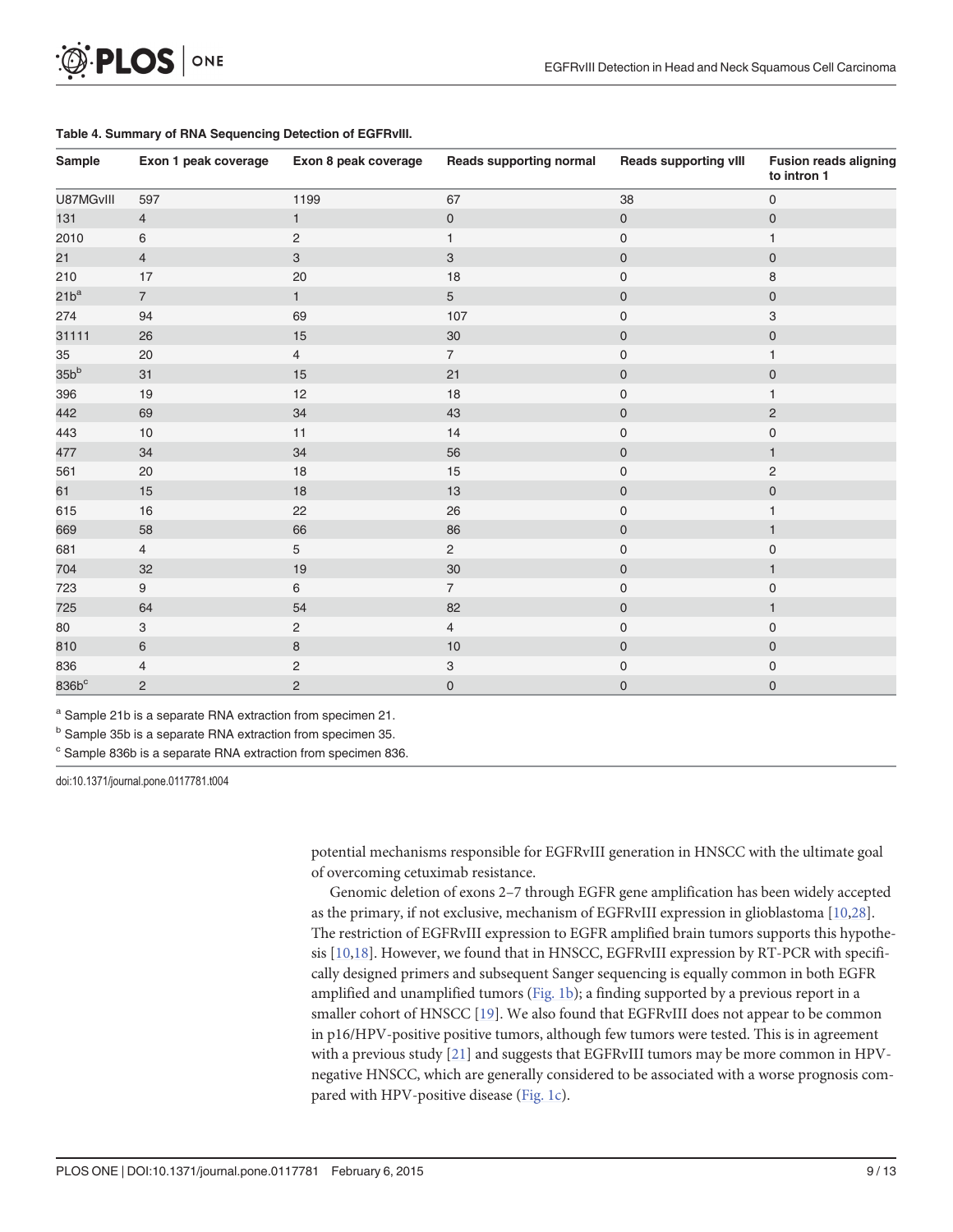<span id="page-9-0"></span>Alternative splicing due to point mutations or RNA editing does not appear to be a mechanism of EGFRvIII expression in HNSCC or glioblastoma, as we found no alterations in splice acceptor or donor sites in genomic DNA and unspliced RNA. There are many known and hypothesized mechanisms of regulating alternative splicing and alternative splicing, in general, is found to be less common in cancer than in normal tissue [\[29](#page-12-0)]. There have been reports, however, that alternative splicing can create oncogenes that drive cell motility in breast and colon cancers [\[30\]](#page-12-0). Our results indicate that alternative splicing may contribute to EGFRvIII expression in HNSCC, but is not the only mechanism that generates EGFRvIII in HNSCC tumors.

Our long range PCR analysis of HNSCC and glioblastoma samples revealed a large number of breakpoints in intron 1 of EGFR that resulted in loss of exons 2–7 at the genomic level. Intron 1 of many genes, including EGFR, are known to have important regulatory functions for transcription and translation [[31](#page-12-0)]. The first intron of EGFR harbors a downstream enhancer element in close proximity to a polymorphic simple sequence repeat with 14–21 CA dinucleotides where the most frequent allele contains 16 CA repeats [\[32](#page-12-0)]. The presence of allelic imbalance in CA repeats may indicate increased genomic instability in this area, which may also contribute to a fragile site predisposed for chromosomal strand break [[33](#page-12-0)]. Additionally, intron 1 contains 11 short interspersed Alu elements that are approximately 300 nucleotides in length and have been shown to be involved in non-allelic homologous recombination in several types of cancers [\[34\]](#page-12-0). A previous study of EGFRvIII in glioblastoma showed that Alu elements may be involved in intragenic rearrangement of EGFR to express EGFRvIII [[22](#page-11-0)].

Our long-range PCR analysis suggested that loss of exons 2–7 at the genomic level does not always lead to mRNA transcript expression of EGFRvIII in HNSCC or glioblastoma. This could be due to heterogeneity in the tumor sample with few cells containing DNA alterations and the subsequent mRNA transcripts being below the detectable limits of our assays. In glioblastoma, EGFRvIII protein expression is known to be heterogeneous and unless a DNA, RNA and protein analysis can be performed on the same part of the tumor there is a potential for inconsistency of EGFRvIII detection results. A recent study in glioblastoma cell lines indicated that epigenetic mechanisms may also contribute to EGFRvIII expression in the presence of EGFRvIII genomic alterations [[35](#page-12-0)].

RNAseq is a commonly used high-throughput methodology for measuring mRNA in tissue specimens and was recently employed to evaluate EGFRvIII in glioblastoma specimens from the The Cancer Genome Atlas (TCGA) [\[36\]](#page-12-0). In this retrospective manual analysis, we found that EGFRvIII mRNA was easily missed using this approach and required manual alignment to view putative EGFRvIII. In the HNSCC TCGA cohort, the presence of EGFRvIII was not supported by the RNAseq data. However, this analysis is likely limited by low coverage of EGFR in some tumors and further complicated by homology among a specific region of intron 1 of EGFR and the beginning of exon 8. In light of these findings, it is therefore possible that the paucity of EGFRvIII detected in large scale analyses utilizing automated sequence alignment tools (such as the TCGA) cannot be considered definitive proof of the absence of EGFRvIII. Further, the use of RT-PCR methods may be susceptible to false positives by identifying alternate short EGFR transcripts which are not EGFRvIII. It is likely that highly multiplexed PCR-based detection with carefully designed oligonucleotide pairs followed by deep sequencing would improve both the sensitivity and specificity of EGFRvIII detection as compared to conventional RT-PCR and RNAseq.

EGFR tyrosine kinase inhibitors (TKIs), which interfere with EGFR signal transduction, have also shown activity against EGFRvIII in preclinical models and in some clinical trials [\[37\]](#page-12-0). The EGFR TKI erlotinib, in particular, has been extensively tested in EGFRvIII expressing glio-blastoma, but the results are inconsistent [[38](#page-12-0),[39](#page-12-0)]. In HNSCC, EGFRvIII expression was associated with better disease control overall in a retrospective study, but there was no selective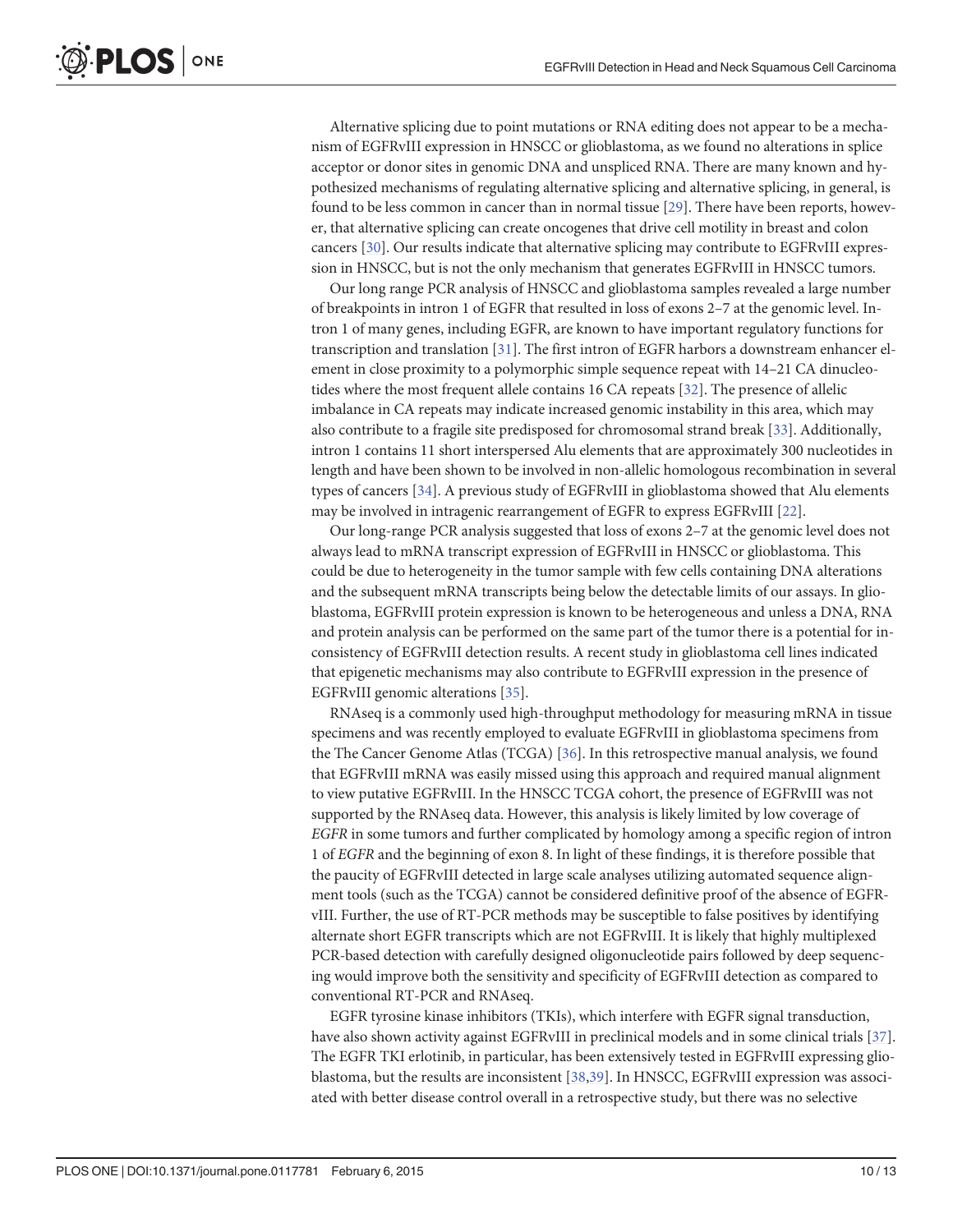advantage to treatment with erlotinib  $[40]$ . A phase II clinical trial in HNSCC is currently assessing the efficacy of a pan-HER inhibitor in a cohort that will be evaluated for EGFRvIII expression [[41\]](#page-12-0). Despite reduced phosphorylation of EGFR and EGFRvIII with TKI treatment downstream signaling pathways remain activated likely due to crosstalk and feedback of intracellular signaling in cancer cells [\[42\]](#page-12-0). The anti-EGFR monoclonal antibody cetuximab is less likely to bind the altered extracellular domain of EGFRvIII, which may mitigate clinical re-sponses in HNSCC [[43](#page-12-0)].

Our results suggest that while 10–40% of HNSCC express EGFRvIII by IHC or PCR methodologies, the level of expression of EGFRvIII in these tumors is low. Additionally, intratumoral heterogeneity of EGFRvIII expression may result in a subpopulation of cells that express this EGFR variant, whose contribution to EGFR targeted therapies remains incompletely defined. Our results highlight the difficulty in studying this low expression protein and suggest that no single mechanism results in EGFRvIII in human cancers. It appears that in HNSCC, EGFRvIII can arise independently of EGFR gene amplification and, moreover, that alteration at the gene level does not always lead to mRNA expression of EGFRvIII transcript. The use of multiple methodologies here underscores the difficulties in accurately detecting EGFRvIII and emphasizes the need for carefully designed assays. EGFRvIII represents an attractive therapeutic target as well as a potential negative predictive biomarker for cetuximab therapy in HNSCC. Improved detection methods will allow the design of trials, which assess the contribution of this altered form of EGFR to treatment responses.

#### Supporting Information

[S1 Fig.](http://www.plosone.org/article/fetchSingleRepresentation.action?uri=info:doi/10.1371/journal.pone.0117781.s001) Schematic of Long-Range PCR Results. Schematic representation of data in tables [2](#page-6-0) and [3](#page-7-0).

(PPTX)

<span id="page-10-0"></span>PLOS ONE

[S1 Methods](http://www.plosone.org/article/fetchSingleRepresentation.action?uri=info:doi/10.1371/journal.pone.0117781.s002). PCR Methods Details. (DOCX)

[S1 Table](http://www.plosone.org/article/fetchSingleRepresentation.action?uri=info:doi/10.1371/journal.pone.0117781.s003). Long-Range PCR Primer List. (XLS)

#### Author Contributions

Conceived and designed the experiments: SEW CDJ PSH JRG. Performed the experiments: SEW AME LW PSH. Analyzed the data: SEW AME LW CDJ PSH JRG. Contributed reagents/ materials/analysis tools: AME LW CDJ PSH JRG. Wrote the paper: SEW AME LW CDJ PSH JRG.

#### References

- [1.](#page-1-0) Bray F, Ren JS, Masuyer E, Ferlay J (2012) Global estimates of cancer prevalence for 27 sites in the adult population in 2008. Int J Cancer. doi: [10.1002/ijc.27983](http://dx.doi.org/10.1002/ijc.27983) PMID: [23233329](http://www.ncbi.nlm.nih.gov/pubmed/23233329)
- [2.](#page-1-0) Parkin DM, Pisani P, Ferlay J (1999) Global cancer statistics. CA Cancer J Clin 49: 33–64, 31. PMID: [10200776](http://www.ncbi.nlm.nih.gov/pubmed/10200776)
- [3.](#page-1-0) Grandis JR, Tweardy DJ (1993) Elevated levels of transforming growth factor alpha and epidermal growth factor receptor messenger RNA are early markers of carcinogenesis in head and neck cancer. Cancer Res 53: 3579–3584. PMID: [8339264](http://www.ncbi.nlm.nih.gov/pubmed/8339264)
- [4.](#page-1-0) Grandis JR, Melhem MF, Barnes EL, Tweardy DJ (1996) Quantitative immunohistochemical analysis of transforming growth factor- alpha and epidermal growth factor receptor in patients with squamous cell carcinoma of the head and neck. Cancer 78: 1284–1292. PMID: [8826952](http://www.ncbi.nlm.nih.gov/pubmed/8826952)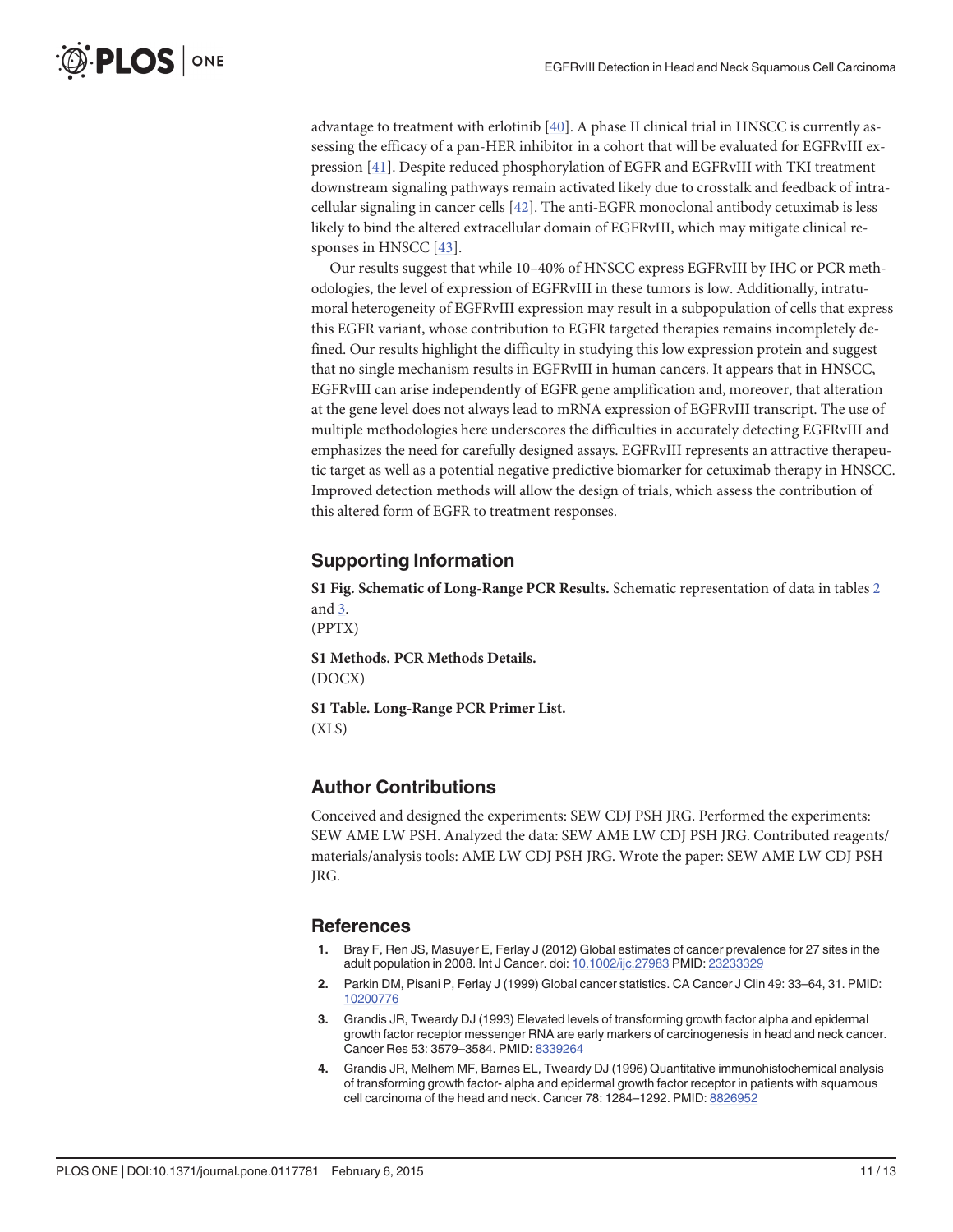- <span id="page-11-0"></span>[5.](#page-1-0) Arteaga CL (2002) Overview of epidermal growth factor receptor biology and its role as a therapeutic target in human neoplasia. Semin Oncol 29: 3–9. PMID: [12584689](http://www.ncbi.nlm.nih.gov/pubmed/12584689)
- [6.](#page-1-0) Rubin Grandis J, Drenning SD, Chakraborty A, Zhou MY, Zeng Q, et al. (1998) Requirement of Stat3 but not Stat1 activation for epidermal growth factor receptor- mediated cell growth In vitro. J Clin Invest 102: 1385–1392. PMID: [9769331](http://www.ncbi.nlm.nih.gov/pubmed/9769331)
- [7.](#page-1-0) Vermorken JB, Trigo J, Hitt R, Koralewski P, Diaz-Rubio E, et al. (2007) Open-label, uncontrolled, multicenter phase II study to evaluate the efficacy and toxicity of cetuximab as a single agent in patients with recurrent and/or metastatic squamous cell carcinoma of the head and neck who failed to respond to platinum-based therapy. J Clin Oncol 25: 2171–2177. PMID: [17538161](http://www.ncbi.nlm.nih.gov/pubmed/17538161)
- Stransky N, Egloff AM, Tward AD, Kostic AD, Cibulskis K, et al. (2011) The mutational landscape of head and neck squamous cell carcinoma. Science 333: 1157-1160. doi: [10.1126/science.1208130](http://dx.doi.org/10.1126/science.1208130) PMID: [21798893](http://www.ncbi.nlm.nih.gov/pubmed/21798893)
- [9.](#page-1-0) Sok JC, Coppelli FM, Thomas SM, Lango MN, Xi S, et al. (2006) Mutant epidermal growth factor receptor (EGFRvIII) contributes to head and neck cancer growth and resistance to EGFR targeting. Clin Cancer Res 12: 5064–5073. PMID: [16951222](http://www.ncbi.nlm.nih.gov/pubmed/16951222)
- [10.](#page-1-0) Ekstrand AJ, James CD, Cavenee WK, Seliger B, Pettersson RF, et al. (1991) Genes for epidermal growth factor receptor, transforming growth factor alpha, and epidermal growth factor and their expression in human gliomas in vivo. Cancer Res 51: 2164–2172. PMID: [2009534](http://www.ncbi.nlm.nih.gov/pubmed/2009534)
- [11.](#page-1-0) Huang PH, Xu AM, White FM (2009) Oncogenic EGFR signaling networks in glioma. Sci Signal 2: re6. doi: [10.1126/scisignal.287re6](http://dx.doi.org/10.1126/scisignal.287re6) PMID: [19738203](http://www.ncbi.nlm.nih.gov/pubmed/19738203)
- [12.](#page-1-0) Wheeler SE, Morariu EM, Bednash JS, Otte CG, Seethala RR, et al. (2012) Lyn kinase mediates cell motility and tumor growth in EGFRvIII-expressing head and neck cancer. Clin Cancer Res 18: 2850–2860. doi: [10.1158/1078-0432.CCR-11-2486](http://dx.doi.org/10.1158/1078-0432.CCR-11-2486) PMID: [22490227](http://www.ncbi.nlm.nih.gov/pubmed/22490227)
- 13. Wheeler SE, Suzuki S, Thomas SM, Sen M, Leeman-Neill RJ, et al. (2010) Epidermal growth factor receptor variant III mediates head and neck cancer cell invasion via STAT3 activation. Oncogene 29: 5135–5145. doi: [10.1038/onc.2009.279](http://dx.doi.org/10.1038/onc.2009.279) PMID: [20622897](http://www.ncbi.nlm.nih.gov/pubmed/20622897)
- [14.](#page-1-0) Tang CK, Gong XQ, Moscatello DK, Wong AJ, Lippman ME (2000) Epidermal growth factor receptor vIII enhances tumorigenicity in human breast cancer. Cancer Res 60: 3081–3087. PMID: [10850460](http://www.ncbi.nlm.nih.gov/pubmed/10850460)
- [15.](#page-1-0) Nagane M, Coufal F, Lin H, Bogler O, Cavenee WK, et al. (1996) A common mutant epidermal growth factor receptor confers enhanced tumorigenicity on human glioblastoma cells by increasing prolifera-tion and reducing apoptosis. Cancer Res 56: 5079-5086. PMID: [8895767](http://www.ncbi.nlm.nih.gov/pubmed/8895767)
- [16.](#page-1-0) Mukherjee B, McEllin B, Camacho CV, Tomimatsu N, Sirasanagandala S, et al. (2009) EGFRvIII and DNA double-strand break repair: a molecular mechanism for radioresistance in glioblastoma. Cancer Res 69: 4252–4259. doi: [10.1158/0008-5472.CAN-08-4853](http://dx.doi.org/10.1158/0008-5472.CAN-08-4853) PMID: [19435898](http://www.ncbi.nlm.nih.gov/pubmed/19435898)
- [17.](#page-1-0) Ohgaki H, Kleihues P (2007) Genetic pathways to primary and secondary glioblastoma. Am J Pathol 170: 1445–1453. PMID: [17456751](http://www.ncbi.nlm.nih.gov/pubmed/17456751)
- [18.](#page-1-0) Aldape KD, Ballman K, Furth A, Buckner JC, Giannini C, et al. (2004) Immunohistochemical detection of EGFRvIII in high malignancy grade astrocytomas and evaluation of prognostic significance. J Neuropathol Exp Neurol 63: 700–707. PMID: [15290895](http://www.ncbi.nlm.nih.gov/pubmed/15290895)
- [19.](#page-1-0) Chau NG, Perez-Ordonez B, Zhang K, Pham NA, Ho J, et al. (2011)The association between EGFR variant III, HPV, p16, c-MET, EGFR gene copy number and response to EGFR inhibitors in patients with recurrent or metastatic squamous cell carcinoma of the head and neck. Head Neck Oncol 3: 11. doi: [10.1186/1758-3284-3-11](http://dx.doi.org/10.1186/1758-3284-3-11) PMID: [21352589](http://www.ncbi.nlm.nih.gov/pubmed/21352589)
- [20.](#page-1-0) Tinhofer I, Klinghammer K, Weichert W, Knodler M, Stenzinger A, et al. (2011) Expression of Amphiregulin and EGFRvIII Affect Outcome of Patients with Squamous Cell Carcinoma of the Head and Neck Receiving Cetuximab-Docetaxel Treatment. Clin Cancer Res 17: 5197–5204. doi: [10.1158/1078-0432.](http://dx.doi.org/10.1158/1078-0432.CCR-10-3338) [CCR-10-3338](http://dx.doi.org/10.1158/1078-0432.CCR-10-3338) PMID: [21653686](http://www.ncbi.nlm.nih.gov/pubmed/21653686)
- [21.](#page-2-0) Wheeler S, Siwak DR, Chai R, LaValle C, Seethala RR, et al. (2012) Tumor epidermal growth factor receptor and EGFR PY1068 are independent prognostic indicators for head and neck squamous cell carcinoma. Clin Cancer Res 18: 2278–2289. doi: [10.1158/1078-0432.CCR-11-1593](http://dx.doi.org/10.1158/1078-0432.CCR-11-1593) PMID: [22351687](http://www.ncbi.nlm.nih.gov/pubmed/22351687)
- [22.](#page-2-0) Frederick L, Eley G, Wang XY, James CD (2000) Analysis of genomic rearrangements associated with EGRFvIII expression suggests involvement of Alu repeat elements. Neuro Oncol 2: 159–163. PMID: [11302336](http://www.ncbi.nlm.nih.gov/pubmed/11302336)
- [23.](#page-2-0) Ji H, Zhao X, Yuza Y, Shimamura T, Li D, et al. (2006) Epidermal growth factor receptor variant III mutations in lung tumorigenesis and sensitivity to tyrosine kinase inhibitors. Proc Natl Acad Sci U S A 103: 7817–7822. PMID: [16672372](http://www.ncbi.nlm.nih.gov/pubmed/16672372)
- [24.](#page-3-0) Dreyer JH, Hauck F, Oliveira-Silva M, Barros MH, Niedobitek G (2013) Detection of HPV infection in head and neck squamous cell carcinoma: a practical proposal. Virchows Arch 462: 381–389. doi: [10.](http://dx.doi.org/10.1007/s00428-013-1393-5) [1007/s00428-013-1393-5](http://dx.doi.org/10.1007/s00428-013-1393-5) PMID: [23503925](http://www.ncbi.nlm.nih.gov/pubmed/23503925)